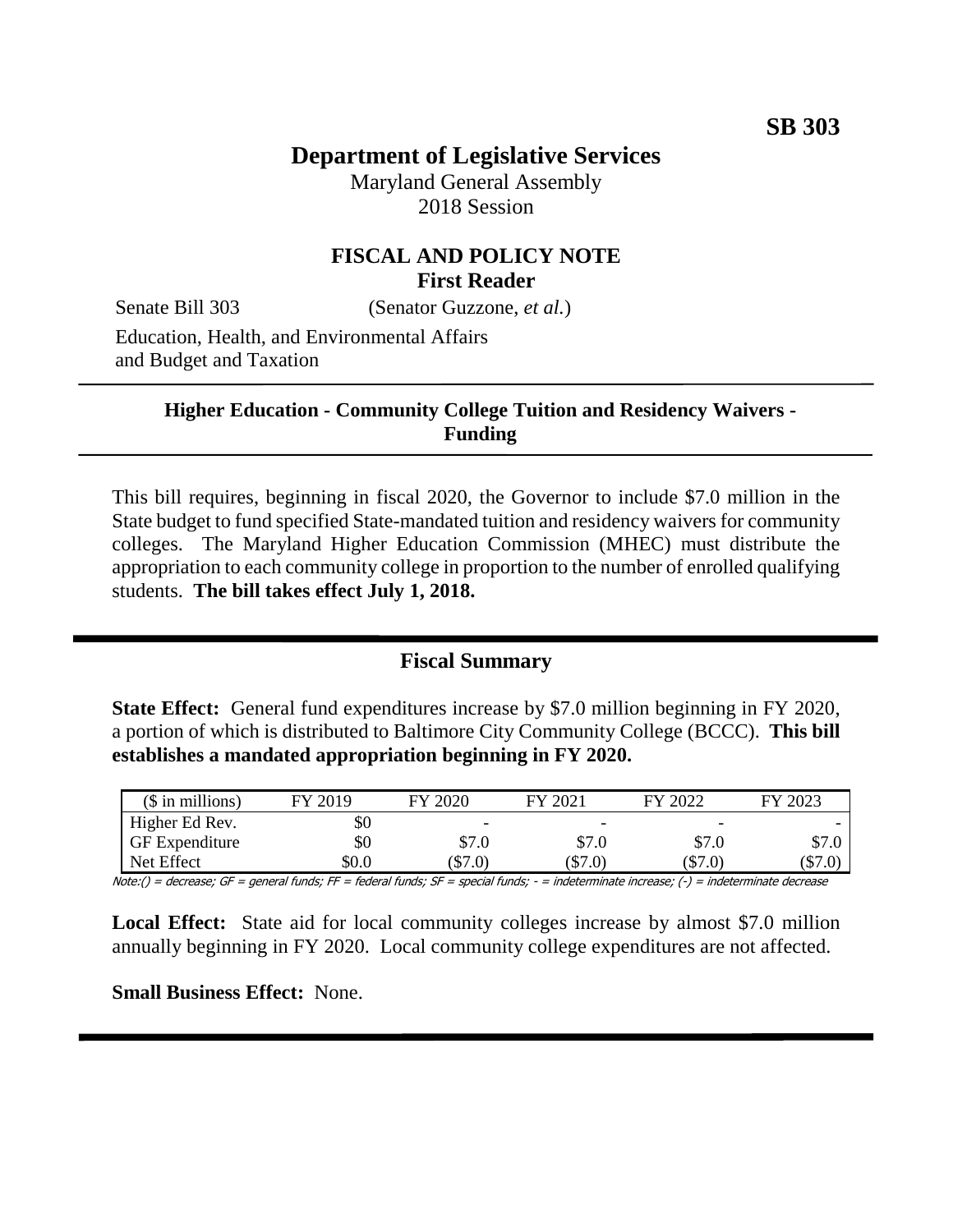## **Analysis**

**Bill Summary:** "Qualifying student" means a community college student who receives one of the specified tuition or residency waivers. MHEC must adopt any regulations or guidelines necessary to implement the bill.

**Current Law:** State law mandates that community colleges waive the tuition or residency requirements for specified individuals. Statute requires full tuition waivers for qualified individuals of the following groups: foster care recipients; unaccompanied homeless youth; individuals with disabilities; and senior citizens. In addition, specified individuals from the following groups are eligible for in-county or in-state tuition: certain members of the U.S. Armed Forces or National Guard and their families; public school teachers taking a required course; children of State or local public safety employees killed in the line of duty; and a student enrolled in specified health workforce shortage areas. Specified nursing students may qualify for reimbursement of the out-of-county fee. MHEC must reimburse the fee to the community college, which then must reimburse the fee to the student.

**Background:** As shown in **Exhibit 1**, during the 2015-2016 academic year, over 10,500 community college students received tuition or residency waivers totaling almost \$7.0 million. These include full and partial waivers of in-county, out-of-county, or in some cases out-of-state tuition at community colleges. An additional \$8.0 million in tuition and residency waivers are distributed at the State's public four-year institutions. It should be noted that this data is reported by the community colleges to MHEC. It is unclear if the data includes all of the tuition and residency waivers specified by the bill. In addition, the "all other" category includes waivers provided by community colleges that are not required by State law.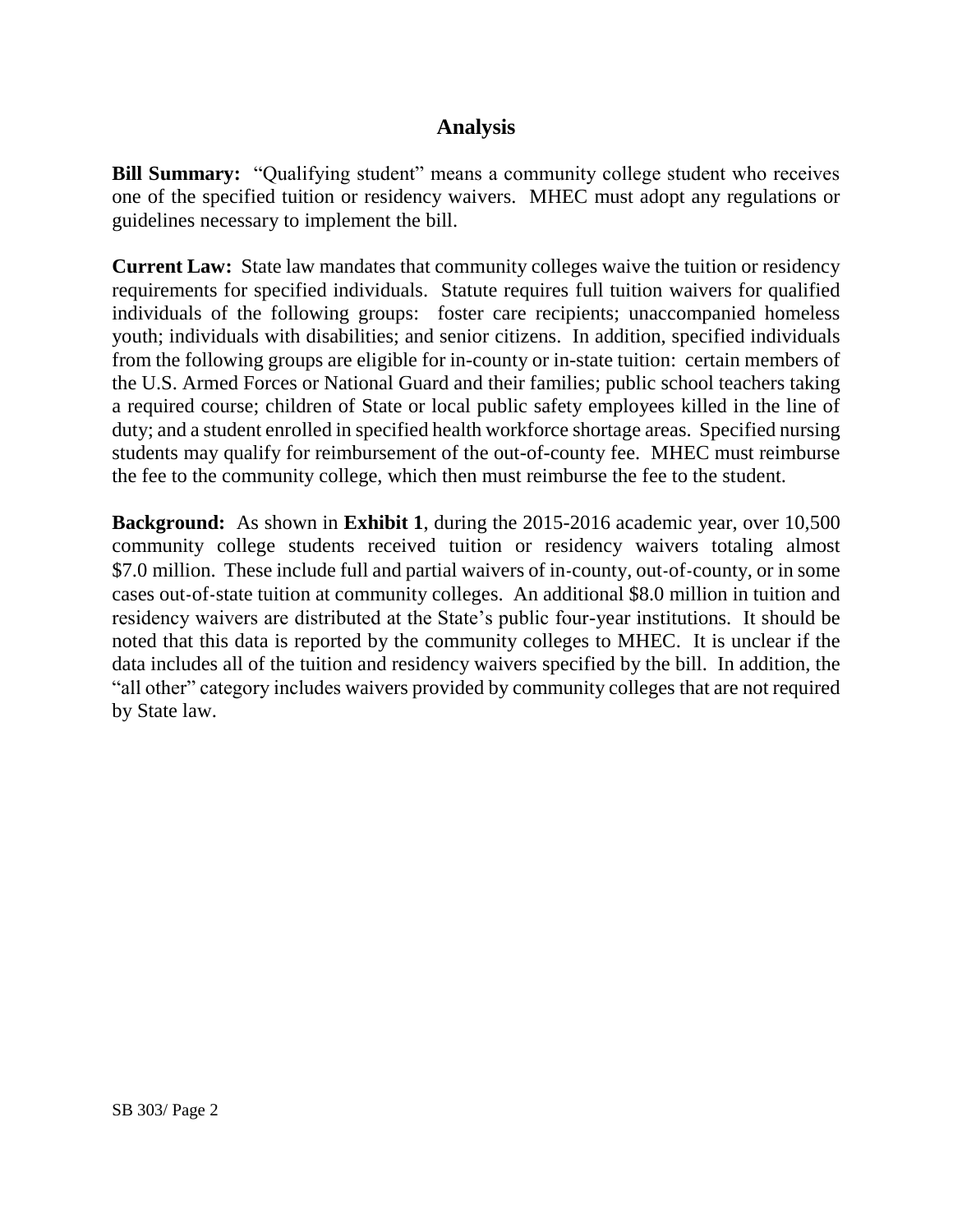#### **Exhibit 1 Number and Amount of Tuition and Residency Waivers at Community Colleges 2015-2016**

| <b>Tuition Waiver Type</b>          | <b>Individuals Receiving Waivers</b> | <b>Funding</b> |
|-------------------------------------|--------------------------------------|----------------|
| <b>Foster Care</b>                  | 186                                  | \$438,125      |
| People with Disabilities            | 619                                  | 523,573        |
| <b>Unaccompanied Homeless Youth</b> | 65                                   | 137,820        |
| Senior Citizen                      | 5,476                                | 3,012,756      |
| All Other                           | 4,176                                | 2,868,549      |
| <b>Total</b>                        | 10,522                               | \$6,980,823    |

Note: The waivers for foster care recipients, unaccompanied homeless youth, people with disabilities, and senior citizens are full tuition waivers. The "all other" category includes some of the residency waivers, but also includes non-State mandated waivers.

Source: Maryland Higher Education Commission, Financial Aid Information System, Academic Year 2015-2016

**State Fiscal Effect:** General fund expenditures increase by \$7.0 million beginning in fiscal 2020 due to the mandated appropriation required by the bill. MHEC advises that a full-time financial policy analyst is required to distribute the grants. The Department of Legislative Services advises that the grants can be distributed using existing resources.

Under the bill, MHEC is required to distribute the \$7.0 million to the community colleges based on the number of enrolled qualifying students at each community college in proportion to the total number of enrolled qualifying students. According to MHEC, during the 2015-2016 academic year (the most recent available data), 10,522 community college students received a qualifying tuition or residency waiver, of those 177 attended BCCC. Thus, 1.7% of the qualifying students attended BCCC. Using these assumptions, BCCC could receive \$117,753 and the local community colleges could receive a total of \$6.9 million. The actual amount of State aid that BCCC will receive is dependent on the actual number of enrolled qualified students at all community colleges in the State.

**Local Revenues:** State aid for local community college increases by almost \$7.0 million annually beginning in fiscal 2020. *For illustrative purposes*, using the MHEC data reported by community colleges for the 2015-2016 academic year, which is incomplete and includes tuition and residency waivers not covered by the bill, then each community college would receive the aid shown in **Exhibit 2.**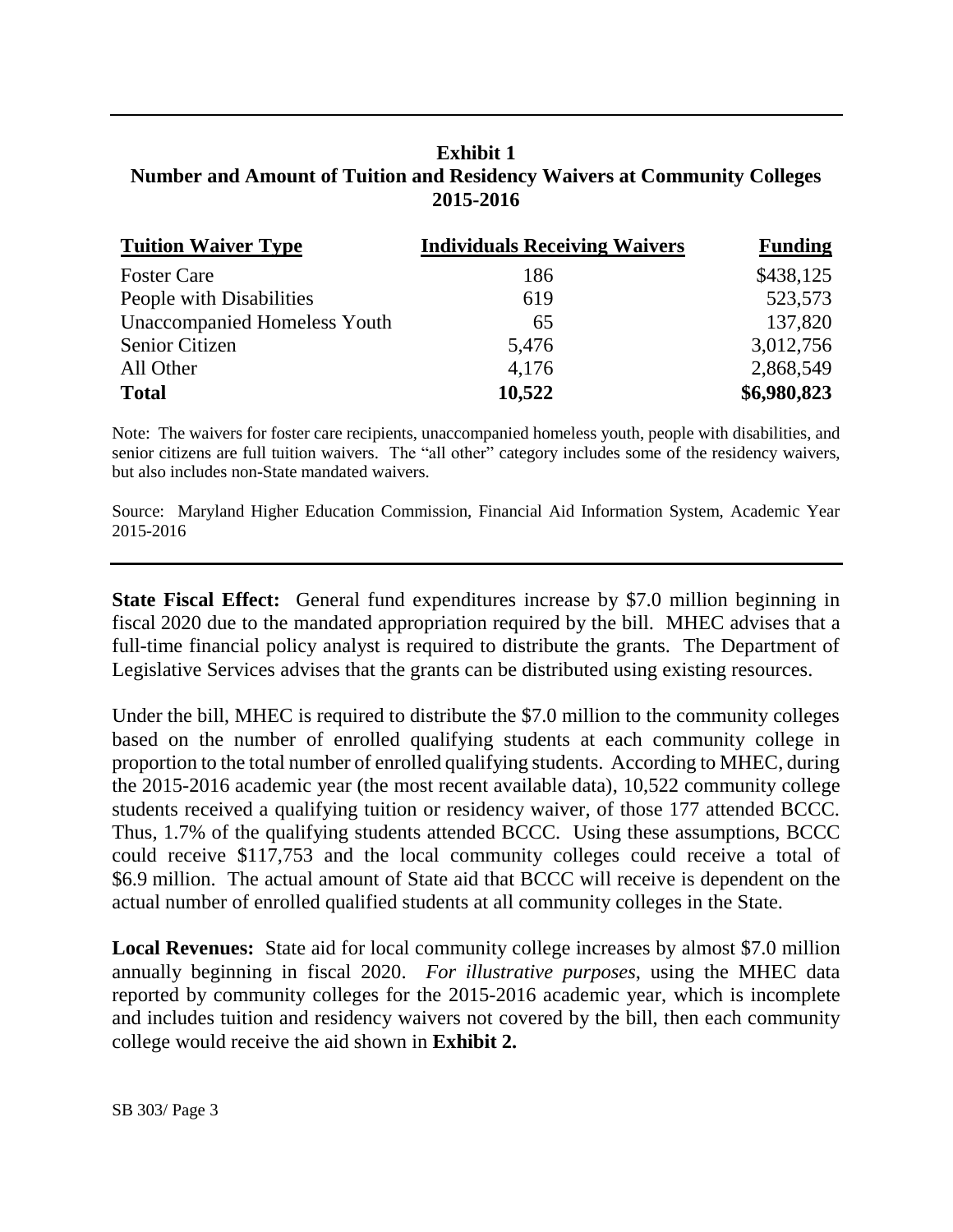## **Exhibit 2 Estimated Distribution of Funds under the Bill Based on 2015-2016 Data**

| College                 | <b>State Aid</b> |
|-------------------------|------------------|
| Allegany                | \$147,691        |
| Anne Arundel            | 457,042          |
| <b>Baltimore County</b> | 568,808          |
| Carroll                 | 155,674          |
| Cecil                   | 298,707          |
| Chesapeake              | 33,264           |
| College of Southern MD  | 370,557          |
| Frederick               | 197,586          |
| Garrett                 | 72,515           |
| Hagerstown              | 890,800          |
| Harford                 | 860,198          |
| Howard                  | 433,093          |
| Montgomery              | 2,346,417        |
| Prince George's         |                  |
| Wor-Wic                 | 49,895           |
| <b>Local Total</b>      | \$6,882,247      |

Note: Prince George's Community College reported no waivers for 2015-2016.

Source: Maryland Higher Education Commission; Department of Legislative Services

The actual amount of State aid that local community colleges will receive is dependent on the actual number of enrolled qualified students at all community colleges in the State.

## **Additional Information**

**Prior Introductions:** None.

**Cross File:** None.